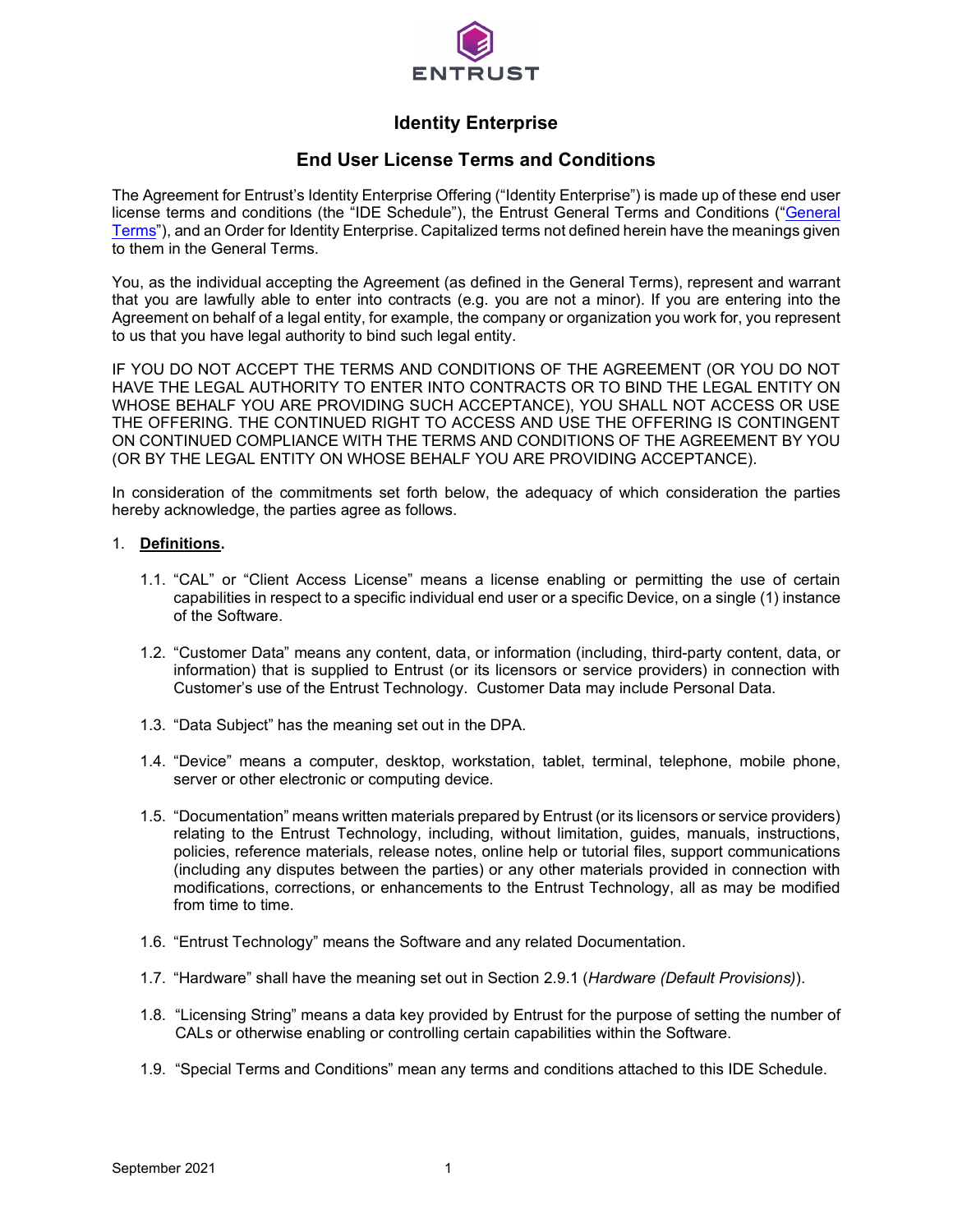

#### 2. **Software Licenses.**

- 2.1. Grant of License**.** Subject to Customer's compliance with the Agreement, Entrust hereby grants Customer a personal, non-exclusive, non-transferable, non-sub-licensable license to download, install, and use the Software, in object code form only, for the sole purpose of conducting Customer's internal business operations, and not for resale or any other commercial purpose, all in accordance with: (i) the Documentation; and (ii) any specifications or limitations set out in the Order or imposed by technological means of the capabilities of the Software that Customer is permitted to use, such as limits associated with subscription or transaction levels, as well as on copies of Software, numbers or types of users or devices, number of CALs, and types of deployment (e.g. high availability, test or disaster recovery).
- 2.2. Licensed Not Sold. The Software is protected by copyright and other intellectual property laws and treaties. Copies of the Software provided to Customer (or Users) pursuant to the Agreement are licensed, not sold, and neither Customer nor any User receives any title to or ownership of any copy of the Software itself.
- 2.3. Upgrades. This Software Schedule does not grant any entitlement to receive any upgrades to the Software. If Customer is entitled to receive upgrades to any Software, for example as a result of purchasing maintenance and support under a separate Support Schedule or subscribing to an Offering that includes Support with upgrades for the connected Software, then such Software includes such upgrades, subject to any additional terms that may be imposed on enhanced features made available as part of the upgrade.
- 2.4. Restrictions. In addition to the restrictions set out in the General Terms, Customer shall not: (i) use the Software for service bureau or time-sharing purposes; (ii) permit any unauthorized third parties from accessing the Entrust Technology; or (iii) attempt to gain unauthorized access to, or disrupt the integrity or performance of, the Software or the data contained therein.
- 2.5. License Strings. If an item of Software uses a Licensing String, Customer shall only use such Licensing String in conjunction with the copy of Software for which it was delivered, and Customer may not copy or alter a Licensing String or use it for more than one (1) instance of the Software. All quantities are total quantities. For example, if Customer acquires a license for five (5) copies of an item of Software and acquires 10,000 CALs for such Software, then a total of 10,000 CALs can be used with the Software (i.e. Customer have not purchased 50,000 CALs).
- 2.6. Installation and Management. Customer agrees that it will be responsible for installing, configuring, and managing the Software in accordance with the Documentation. Entrust will have no responsibility or liability for any impact to or failure of the Software resulting from Customer's improper installation, configuration, and/or management.
- 2.7. Documentation. Customer may reproduce and use the Documentation solely as necessary to support Customer's access to and use of the Software. Each permitted copy of all or part of the Documentation must include all copyright notices, restricted rights legends, proprietary markings and the like exactly as they appear on the copy delivered by Entrust or downloaded or otherwise accessed by Customer.
- 2.8. Support. If an Order calls for support, any such support will be provided pursuant to the terms and conditions set out at [https://www.entrust.com/-](https://www.entrust.com/-/media/documentation/licensingandagreements/esupport.pdf) [/media/documentation/licensingandagreements/esupport.pdf.](https://www.entrust.com/-/media/documentation/licensingandagreements/esupport.pdf) Notwithstanding the foregoing, where support is purchased through an authorized reseller and the Order indicates that the authorized reseller will provide support, then such support will be provided by the authorized reseller (and not Entrust). If Customer is entitled to receive upgrades to any Software as a result of purchasing maintenance and support, then such Software includes such upgrades, subject to any additional terms that may be imposed on enhanced features made available as part of the upgrade.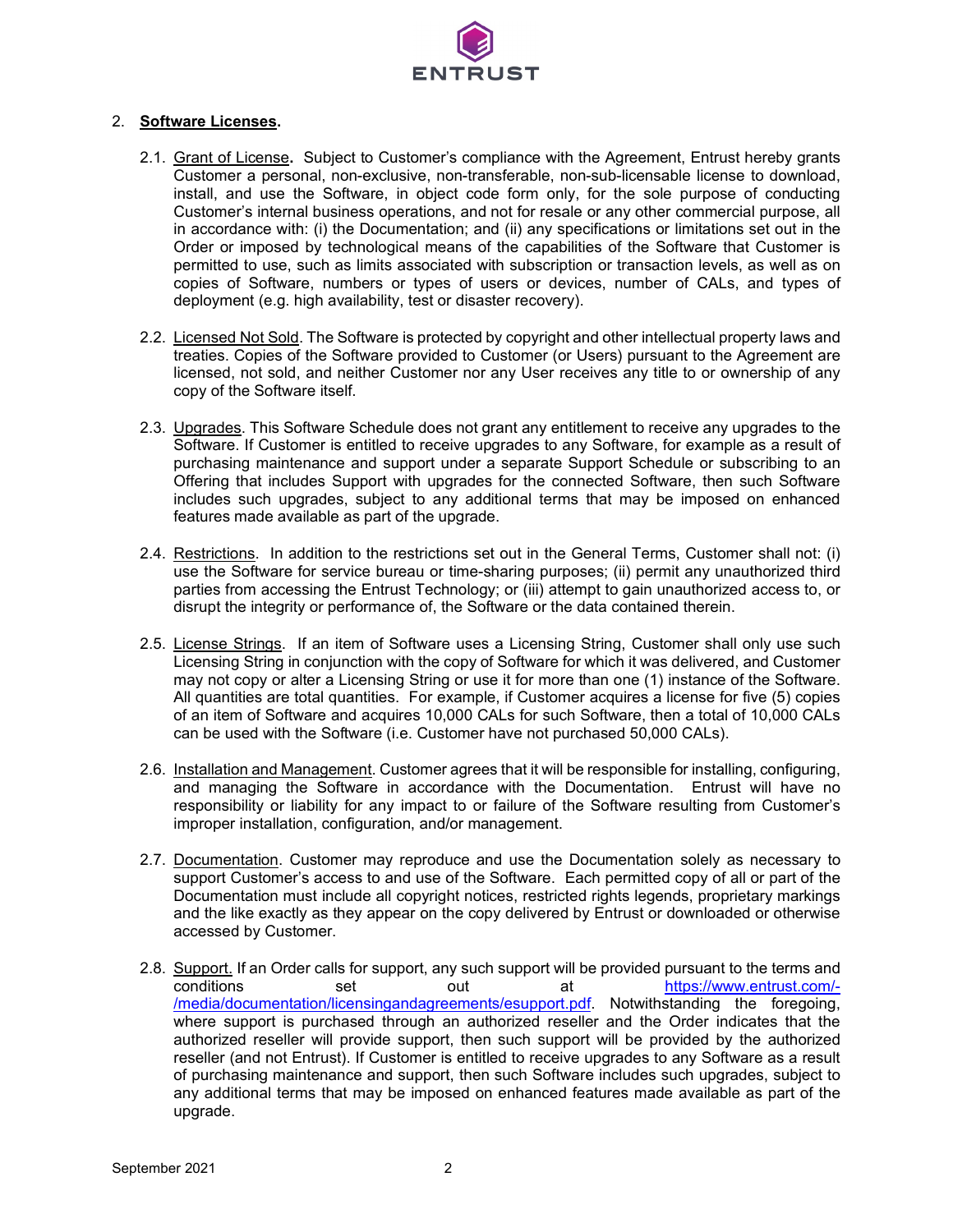

2.9. Unauthorized Access. Customer will take reasonable steps to prevent unauthorized access to the Entrust Technology, including, without limitation, by protecting its passwords and other log-in information. Customer will notify Entrust immediately of any known or suspected unauthorized use of the Entrust Technology or breach of its security and will use best efforts to stop such breach or unauthorized use.

## 2.10.Hardware.

- 2.10.1.Hardware (Default Provisions). If an Order calls for hardware and no third party or Entrust separate agreements or terms and conditions accompany them, then the Agreement shall apply to such hardware ("Hardware") along with the following terms and conditions: (i) Customer will be the importer of record for the Hardware and responsible for all freight, packing, insurance and other shipping-related expenses; (ii) risk of loss and title to the Hardware will pass to Customer upon delivery of the Hardware by Entrust or one of their respective agents to the carrier; (iii) the Hardware will be free from material defects in materials and workmanship and will conform to the published specifications for such Hardware in effect as of the date of manufacture for a period of one (1) year from the date on which such Hardware are first delivered to Customer (or for such extended warranty period as may be set out in the applicable Order); and (iv) Customer will use Entrust as Customer's point of contact for Hardware warranty inquiries. The aforementioned Hardware warranty will not apply where the issue is caused by accident, misuse, abuse, improper operation, misapplication, or any other cause external to the Hardware. Any Hardware that is replaced becomes the property of Entrust. Entrust's exclusive liability and Customer's exclusive remedy for breach of this Section (*Hardware (Default Provisions)*) is for Entrust, at its option, to repair or replace the Hardware, or take return of the Hardware and refund the price paid for the Hardware. "Hardware" is not part of the Entrust Technology.
- 2.10.2. Use Only with Software. Any Hardware included with the Software may be used only with the applicable Software, unless otherwise permitted in the applicable agreement accompanying such Hardware, or as otherwise permitted by Entrust in writing.
- 2.11. Delivery. Entrust shall make the Entrust Technology available for electronic download within thirty (30) days of acceptance of an Order, subject to the receipt of all required documentation, including any required export and import permits. Thereafter, Customer shall be responsible for and bear all expenses (including taxes) related to making the permitted number of copies and distributing such copies if and as permitted in the Agreement. Customer will be the importer of record for the Software.

# 3. **Evaluation; NFR.**

- 3.1. Evaluation Purposes. Entrust may grant Customer the right to download, install, access, and use the Entrust Technology for evaluation purposes for the Trial Period. During the Trial Period Customer shall not (i) use the Entrust Technology in order for Customer to generate revenue; or (ii) use any Customer Data or Personal Data in its evaluation of the Entrust Technology - only fictitious non-production data can be used.
- 3.2. Not-for-Resale (NFR) Purposes. Entrust may grant Customer that is an authorized reseller of the Entrust Technology the right to download, install, access, and use the Entrust Technology for notfor-resale (NFR) purposes for the NFR Period. During the NFR Period Customer may download, install, access, and use the Entrust Technology for purposes of development, testing, support, integration, proofs of concept and demonstrations. Customer shall not use any Customer Data or Personal Data in its NFR use of the Entrust Technology - only fictitious non-production data can be used.
- 3.3. Trial Period. Customer's evaluation of the Entrust Technology pursuant to this Section 3 (*Evaluation; NFR*) shall commence on the date Customer downloads and/or accesses the Entrust Technology and continue for a period of thirty (30) days ("Trial Period"), or as otherwise agreed to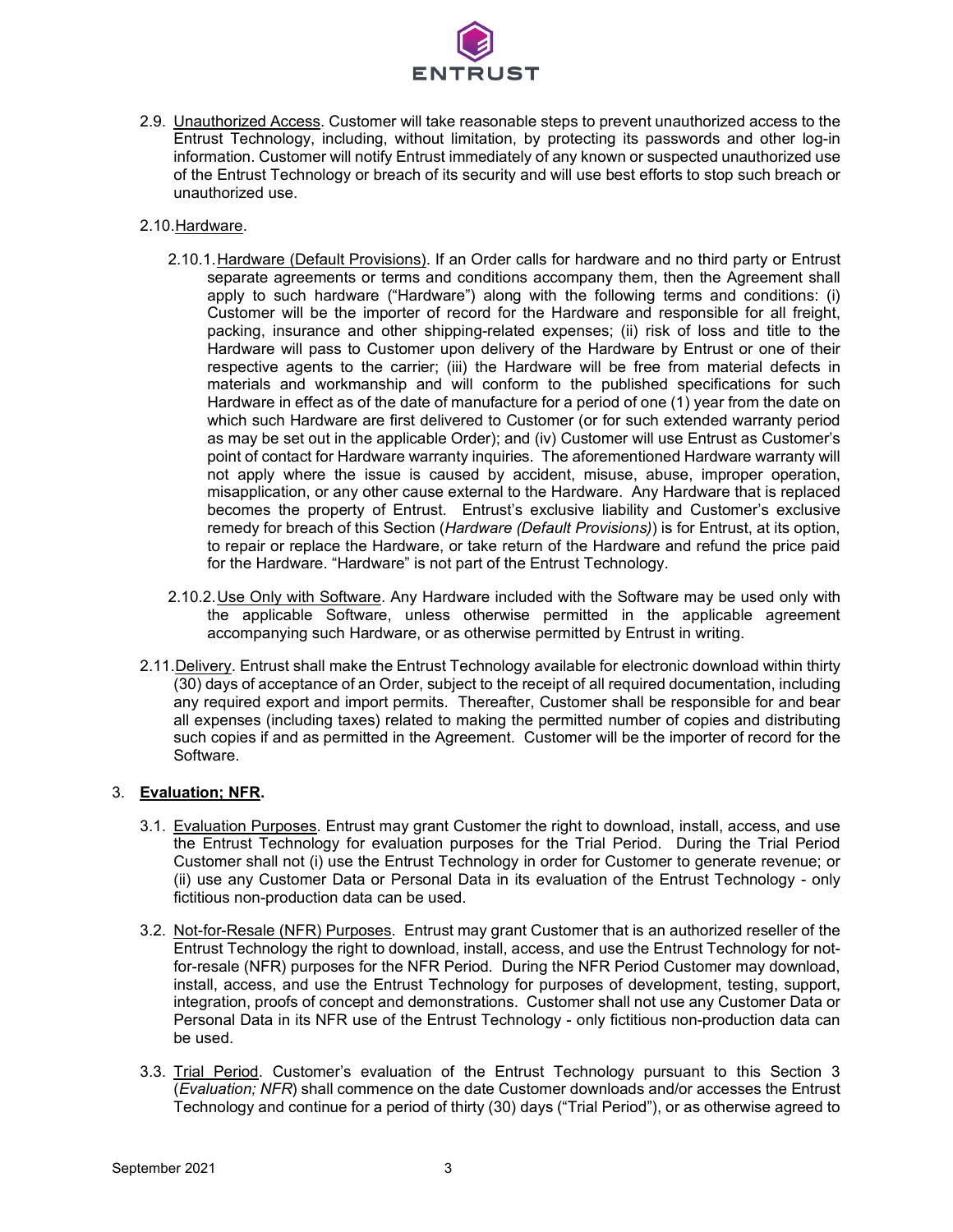

by Entrust in writing with Customer (authorized reseller).

- 3.4. NFR Period. Customer's access to and use of the Entrust Technology for NFR purposes pursuant to this Section 3 (*Evaluation; NFR*) shall commence on the date Customer downloads and/or accesses the Entrust Technology and continue for the duration indicated in the Order or the Documentation ("NFR Period").
- 3.5. Termination. Notwithstanding the foregoing, Entrust may in its sole discretion terminate Customer's evaluation or NFR access to and use of the Entrust Technology at any time, for any or no reason, without advanced notice.

## 4. **Fees.**

4.1. Customer will pay the costs and fees (including where overages are applicable, any overage fees) for the Software (or Hardware, if applicable) as set out in the applicable Order, which are payable in accordance with the Order and the General Terms.

#### 5. **Data Processing.**

5.1. Consents Customer Data; Personal Data. Customer represents and warrants that before providing Customer Data or Personal Data to Entrust, Customer will have provided and/or obtained the requisite consents (if any) and made all requisite disclosures (if any) to data subjects, in accordance with all applicable laws, rules or regulations for the collection, use, and disclosure of the Customer Data or Personal Data, by Entrust (or its licensors or service providers) in accordance with the Agreement. Customer shall be responsible for the accuracy, quality and legality of Customer Data or Personal Data and the means by which Customer acquired them.

## 6. **No Other Rights Granted; Feedback.**

- 6.1. No Other Rights Granted. The rights granted under the Agreement are only as expressly set forth in the Agreement. No other right or interest is or will be deemed to be granted, whether by implication, estoppel, inference or otherwise, by or as a result of the Agreement or any conduct of either party under the Agreement. Entrust and its licensors expressly retain all ownership rights, title, and interest in the products and services provided by Entrust (including any modifications, enhancements and derivative works thereof). Any permitted copy of all or part of any item provided to Customer must include all copyright notices, restricted rights legends, proprietary markings and the like exactly as they appear on the copy delivered by Entrust to Customer.
- 6.2. Feedback. "Feedback" refers to Customer's suggestions, comments, or other feedback about the Entrust Technology or other Entrust products and services. Even if designated as confidential, Feedback will not be subject to any confidentiality obligations binding Entrust. Customer hereby agrees that Entrust will own all Feedback and all associated intellectual property rights in or to Feedback, and Customer hereby assigns to Entrust all of Customer's right, title, and interest thereto, including without limitation intellectual property rights.

# 7. **Warranty; Disclaimer.**

- 7.1. Software Warranty. Entrust warrants that (i) for a period of ninety (90) days from the date of delivery the Software will perform in substantial accordance with the Documentation, as applicable to the scope of license purchased by Customer as set out in the Order; and (ii) at the time of delivery, Entrust shall have used commercially reasonable efforts to cause the Software to be free of any known computer virus or harmful, malicious, or hidden software, data, or other computer instructions whose purpose is to disrupt, damage, or interfere with the licensed use of computer and telecommunications software or hardware for their normal purposes ("Malware").
- 7.2. Warranty Exclusions. The warranty in Section 7.1 (*Software Warranty*) shall not cover or apply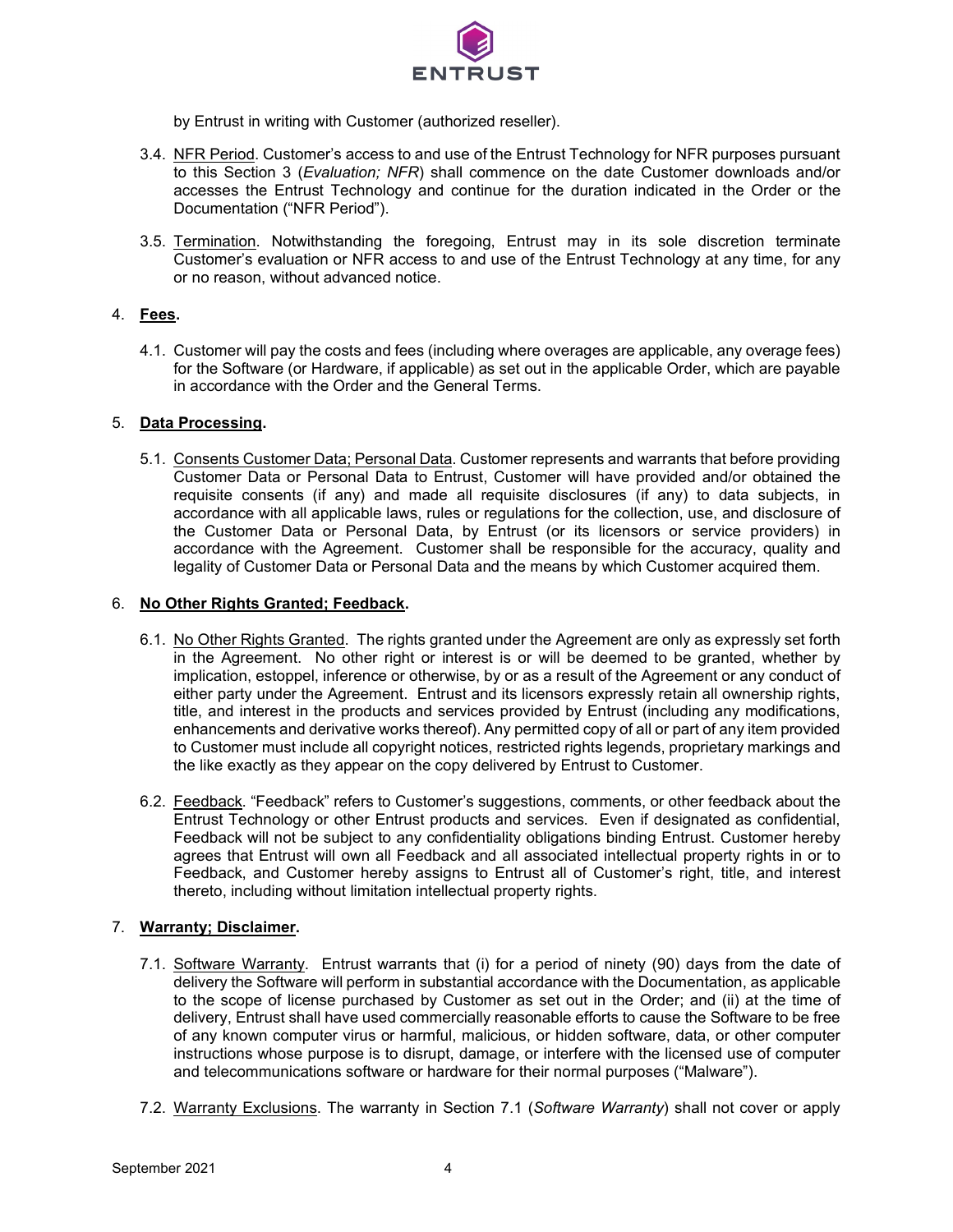

with respect to any damages, malfunctions or non-conformities caused by (i) failure to use the Software in accordance with the Agreement and the Documentation; (ii) accident, misuse, abuse, improper operation, misapplication, or any other cause external to the Software; (iii) any modifications or additions made to the Software by Customer. Entrust shall have no obligation to fix errors in the Software caused by accident, misuse, abuse, improper operation, misapplication, or any other cause external to the Software; or (iv) any evaluation or NFR use pursuant to Section 3 (*Evaluation; NFR*).

7.3. Remedy for Breach of Warranty. Entrust's exclusive liability and the Customer's sole and exclusive remedy for breach of the provisions of this Section (*Warranty*) shall be, at Entrust's option, to correct, repair or replace, free of charge, the Software which does not meet Entrust's warranty.

#### 7.4. **Except as expressly stated in this Section 7 (Warranty), the disclaimers in Section 13 (Disclaimer of Warranties) of the General Terms apply to the Software.**

## 8. **Indemnification**.

8.1. Indemnification by Customer. In addition to the restrictions set out in the General Terms, Customer agrees to defend, indemnify and hold harmless, Entrust against any and all third party claims, demands, suits or proceedings, costs, damages, losses, settlement fees, and expenses (including without limitation attorney fees and disbursements) arising out of or related to: (i) infringement, misappropriation or violation of a copyright, trademark, trade secret, or privacy or confidentiality right by written material, images, logos or other content uploaded to the Entrust Technology through the Customer Account; (ii) the injury to or death of any individual, or any loss of or damage to real or tangible personal property, caused by the act or omission of Customer; or (iii) violation of applicable law by Customer, or Customer Data (collectively with those items in the General Terms, "Customer-Related Claims").

#### 9. **Term and Termination.**

- 9.1. Term**.** The Agreement will commence upon Customer's acceptance of the Agreement and, unless otherwise terminated pursuant to the Agreement, will expire on (i) the date the Trial Period or NFR Period expires; or (ii) for so long as Customer continues to use the Software in the case of a perpetual license (as applicable, the "Term").
- 9.2. Termination. In addition to the termination rights in the General Terms:
	- 9.2.1.Entrust may terminate a license to Software granted under this IDE Schedule and refuse any additional Orders for Software if Customer commits a material breach of this IDE Schedule and fails to remedy such material breach within thirty (30) days after delivery of notice of the occurrence or existence of such breach or such longer period as may be agreed to in writing by Entrust.
	- 9.2.2.Customer may terminate a perpetual license to Software granted under this IDE Schedule by destroying all copies of the Software under its control and notifying Entrust of such destruction.

# 10. **General.**

- 10.1.Order of Precedence. In the event of a conflict or differences between this IDE Schedule and Special Terms and Conditions, the Special Terms and Conditions will prevail over any conflicting provisions.
- 10.2.Publicity. Customer agrees that Entrust may identify Customer as a customer of the Software, and, subject to its prior review and approval of a proposed copy, Entrust may issue a press release and/or case study regarding Customer's use of the Software.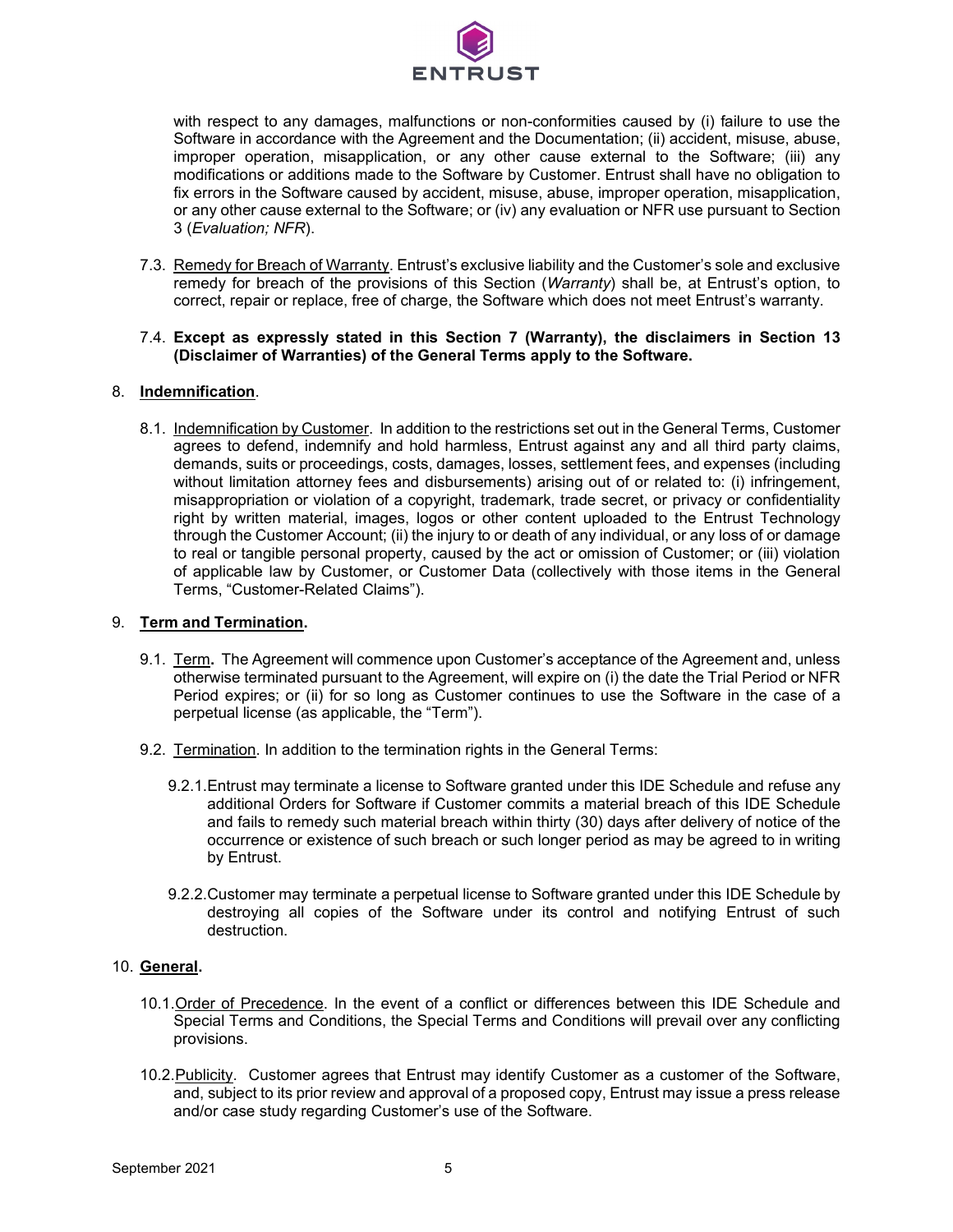

- 10.3.U.S. Government End-Users. Any software and documentation provided under the Agreement are commercial items, as that term is defined in 48 CFR 2.101, consisting of commercial computer software and commercial computer software documentation, as those terms are used in 48 CFR 12.212. If software or documentation is acquired by or on behalf of the U.S. government or by a U.S. government contractor (including without limitation prime contractors and subcontractors at any tier), then in accordance with 48 CFR 227.7202-4 (for Department of Defense licenses only) and 48 CFR 12.212 (for licenses with all federal government agencies), the government's rights to such software and documentation are limited to the commercial rights specifically granted in the Agreement, as restricted by the Agreement. The rights limited by the preceding sentence include any rights to reproduce, modify, perform, display, disclose, release, or otherwise use the software or documentation. This Section (*U.S. Government End-Users*) does not grant Customer any rights not specifically set forth in the Agreement. Customer shall not remove or deface any restricted rights notice or other legal notice appearing in any software or documentation or on any associated packaging or other media. Customer shall require that its U.S. government users of any software or documentation agree to and acknowledge the provisions of this Section (*U.S. Government End-Users*) in writing.
- 10.4.Audit Rights**.** Customer shall keep reasonable records relating to Customer's use of the Software sufficient to show compliance with the Agreement, includgin, without limitation, with respect to the number of (i) copies of Software made or used by Customer; and (ii) CALs issued and used ("Usage Records"). A chartered or certified public accountant selected by Entrust may, upon reasonable notice and during normal business hours, but no more often than once a year, inspect such Usage Records. If the audit reveals that Customer's use has not been in compliance with the Agreement and as a result has not paid the full or correct price for its actual use, Entrust may invoice the unpaid price based on the price list current at the time of the audit. Customer shall pay the reasonable expenses incurred by Entrust to undertake the audit if the audit reveals either underpayment of more than 5% of the fees that should have been paid to Entrust for the audited period, or that Customer has materially failed to maintain Usage Records or provide them for inspection. In addition to the foregoing, Entrust shall also have the right to request that Customer provide a written report setting out the number of (i) copies of Software made or used by Customer; and (ii) CALs issued and used.
- 10.5.Professional Services. If Entrust provides any professional services and deliverables with respect to the Entrust Technology, such professional services and deliverables shall be subject to a separate agreement between Entrust and Customer, which may set out the scope and details of any professional services and deliverables, including, if and as applicable, resource specialist(s), milestones, delivery dates, acceptance criteria, payment terms and any other information and terms related thereto.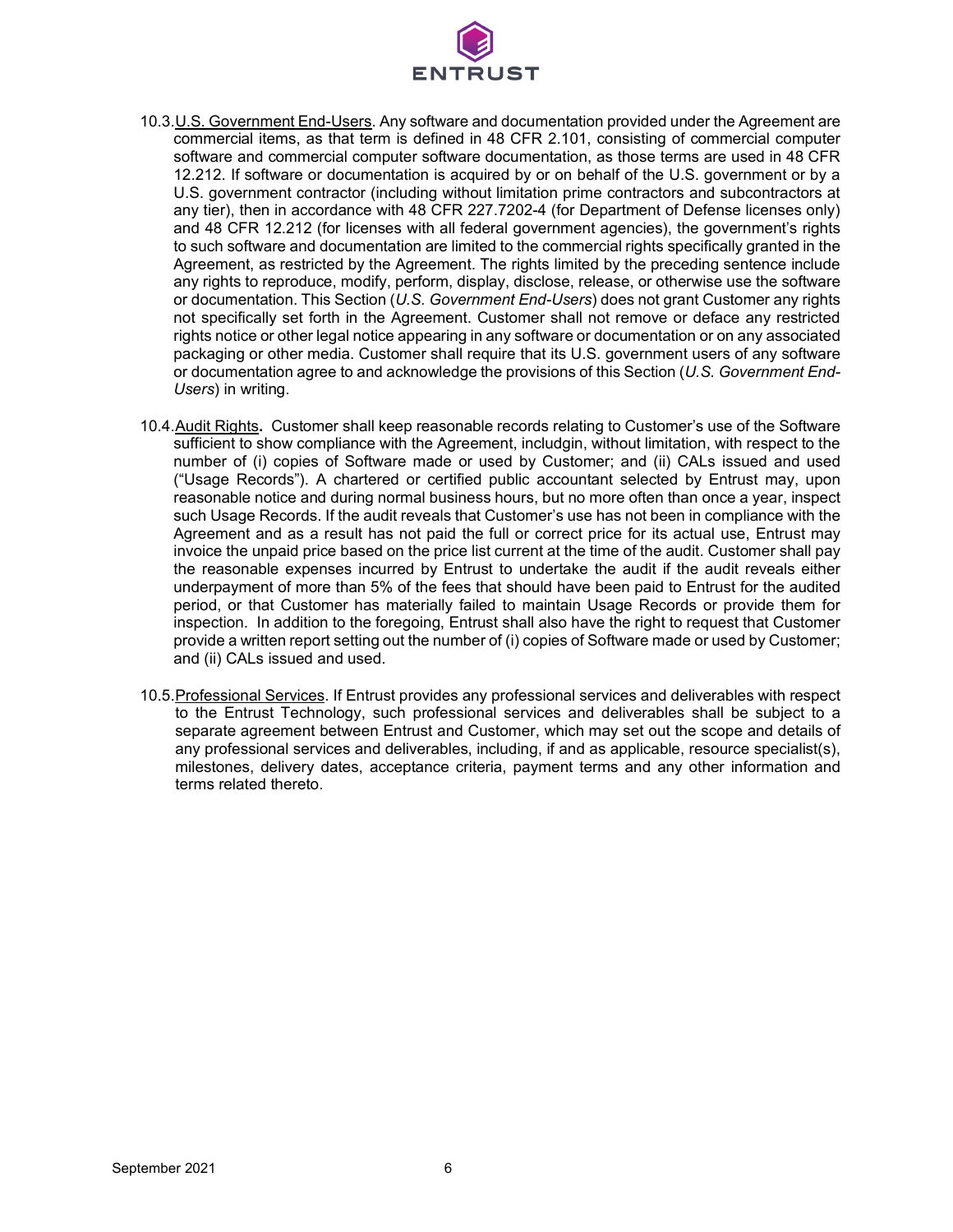

# **Device Reputation**

# **Special Terms and Conditions**

These Device Reputation Special Terms and Conditions ("Device Reputation Special Terms") are attached to the Entrust Identity Enterprise Schedule ("IDE Schedule"), and contain the terms and conditions that govern access to and use of the Device Reputation Service (as defined herein). Capitalized terms not defined in Section 1 herein or elsewhere in these Device Reputation Special Terms shall have the meaning set out in the IDE Schedule. References to articles or sections herein shall be to articles or sections in these Device Reputation Special Terms unless otherwise expressly stated. Provisions in these Device Reputation Special Terms will prevail with respect to the Device Reputation Service over any conflicting provision in the IDE Schedule.

#### 1. **DEFINITIONS.**

- 1.1. "Customer Application" means the application developed by Customer pursuant to the Device Fingerprint SDK License to be used to access and use the Device Reputation Service.
- 1.2. "Customer Data", in addition to its meaning in the IDE Schedule, with respect to the Device Reputation Service means Device Information, Risk Information, as well as data or information collected using the Customer Application.
- 1.3. "Database" means the centralized Global Intelligence Platform owned, operated and maintained by Entrust (or its licensors or service providers) which contains Device Information and associated information including Risk information.
- 1.4. "Device" means a particular computer, mobile phone, desktop, tablet or other computing device.
- 1.5. "Device Fingerprint" means a set of attributes and characteristics designed to identify a Device.
- 1.6. "Device Information" means a set of Device attributes and characteristics that are designed to identify a particular Device.
- 1.7. "Device Reputation Service" means the Device Reputation Service which forms part of the Entrust Technology (if selected by Customer and approved by Entrust in an Order).
- 1.8. "Purpose" means authentication, and assessing risk associated with end user devices (including, without limitation, transaction, abuse, reputation, and fraud risk).
- 1.9. "Response" means the recommendation, including Risk Information, returned by the Device Reputation Service about a Device which has been evaluated by the Device Reputation Service.
- 1.10. "Risk" means risk including, without limitation, transaction, abuse, reputation and fraud risk.
- 1.11. "Risk Information" means information relating to specific Risk(s).
- 1.12. "Device Fingerprint SDK License" means the Entrust Device Fingerprint SDK License through which Customer may obtain a license to use the Device Fingerprint software development toolkit. The Device Fingerprint SDK License is not a part of the Agreement.
- 1.13. "User" means any Data Subjects who owns or controls the Device and whose data is being collected through the Device Reputation Service.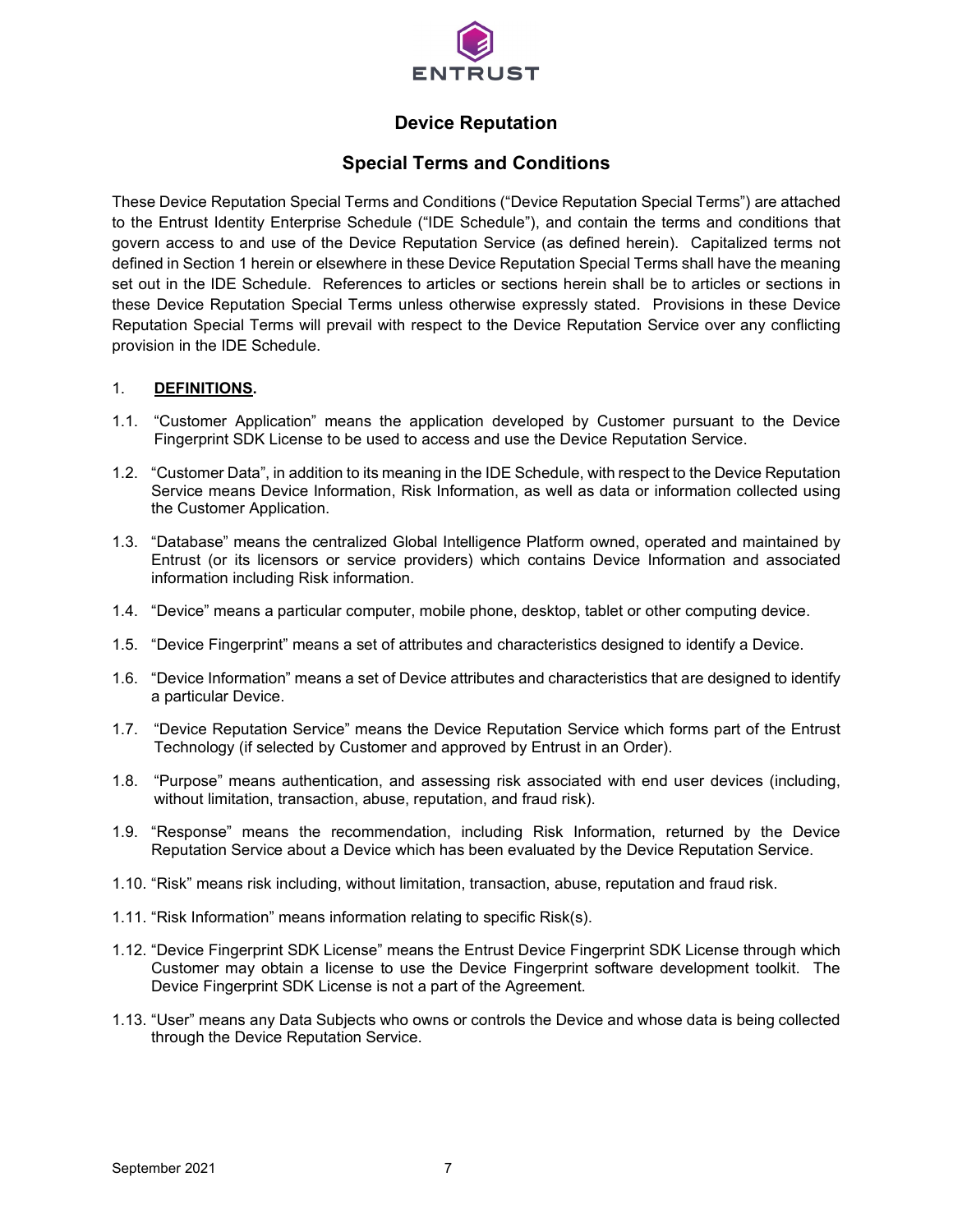

## 2. **USE OF DEVICE REPUTATION SERVICE.**

- 2.1. Grant of License. Subject to Customer's compliance with the Agreement, Entrust grants to Customer, during the Device Reputation Term (as defined herein), a worldwide, non-exclusive, nontransferable, non-sub-licensable right to, all in accordance with the Documentation, the right to access and use the Device Reputation Service, for the purpose of collecting and processing Device Information and providing Responses to Customer. The foregoing right to use shall be contingent on Customer (i) paying the additional fees related to the Device Reputation Service as set out in the relevant Order; (ii) obtaining all necessary User consents to allow Entrust and its Affiliates and their respective licensors and service providers to: (a) collect and process Device Fingerprints for the Purpose; (b) make use of other internal end user identifiers for the Purpose; and (c) return the results from the processing outlined in (a) ("Results") to Customer.
- 2.2. Restrictions. Device Fingerprints and Results must only be used in connection with the Software and for the Purpose.

## 3. **CUSTOMER DATA & PRIVACY.**

- 3.1. Customer further grants to Entrust (or its Affiliates, and any of their respective licensors and service providers), a world-wide, limited right, during the Device Reputation Service Term, to host, copy, transmit and display Customer Data and Personal Data as reasonably necessary for Entrust (or its Affiliates, and any of their respective licensors and service providers) to provide Device Reputation Service in accordance with the Agreement.
- 3.2. Consents; Accuracy; Rights. Customer represents and warrants that, before authorizing a User to use Device Reputation Service and before providing Customer Data or Personal Data to Entrust, Customer will have provided and/or obtained the requisite rights, consents or permissions, and made all requisite disclosures (if any), to Users in accordance with all applicable laws, rules or regulations for the collection, use, and disclosure of the Customer Data or Personal Data contained therein, by Entrust (including any of its Affiliates, and any of their respective licensors and service providers) in accordance with the Agreement. Customer further represents and warrants to Entrust that such Customer Data or Personal Data is accurate and up-to-date (and that Customer shall correct or update it as required), and that no Customer Data or Personal Data will violate or infringe (i) any thirdparty intellectual property, publicity, privacy or other rights; (ii) any applicable laws, rules or regulations; or (iii) any third-party products or services terms and conditions. Customer will be fully responsible for any Customer Data or Personal Data submitted, uploaded, or otherwise provided to Device Reputation Service by any User as if it was submitted, uploaded, or otherwise provided by Customer. Customer is solely responsible for the accuracy, content and legality of all Customer Data and Personal Data.
- 3.3. Rights in Customer Data and Personal Data. As between the parties, Customer will retain all right, title and interest (including any and all intellectual property rights) in and to the Customer Data and Personal Data provided to Entrust. Subject to the terms of the Agreement, Customer hereby grants to Entrust a non-exclusive, worldwide, royalty-free right to use, copy, store, transmit, modify, create derivative works of and display the Customer Data and Personal Data contained therein solely to the extent necessary to provide Device Reputation Service to Customer, and to sub-license such rights to any of Entrust's applicable licensors and service providers.
- 3.4. Rights in Certain Data (Device Reputation). As between the parties, Entrust owns and will retain all right, title and interest (including but not limited to any copyright, patent, trade secret, trademark or other proprietary and/or intellectual property rights) in and to Device Reputation Service, and the Device Information, Database, and any Response. For clarity, the foregoing does not mean that Entrust owns or retains any right, title or interest in or to the data elements comprising the Device Information, the Database, or any Response. The foregoing is an acknowledgement that, as between the parties, Entrust will retain any right, title and interest it may have in the Device Information, Database, and any Response, as collective works. Customer acknowledges that the Device